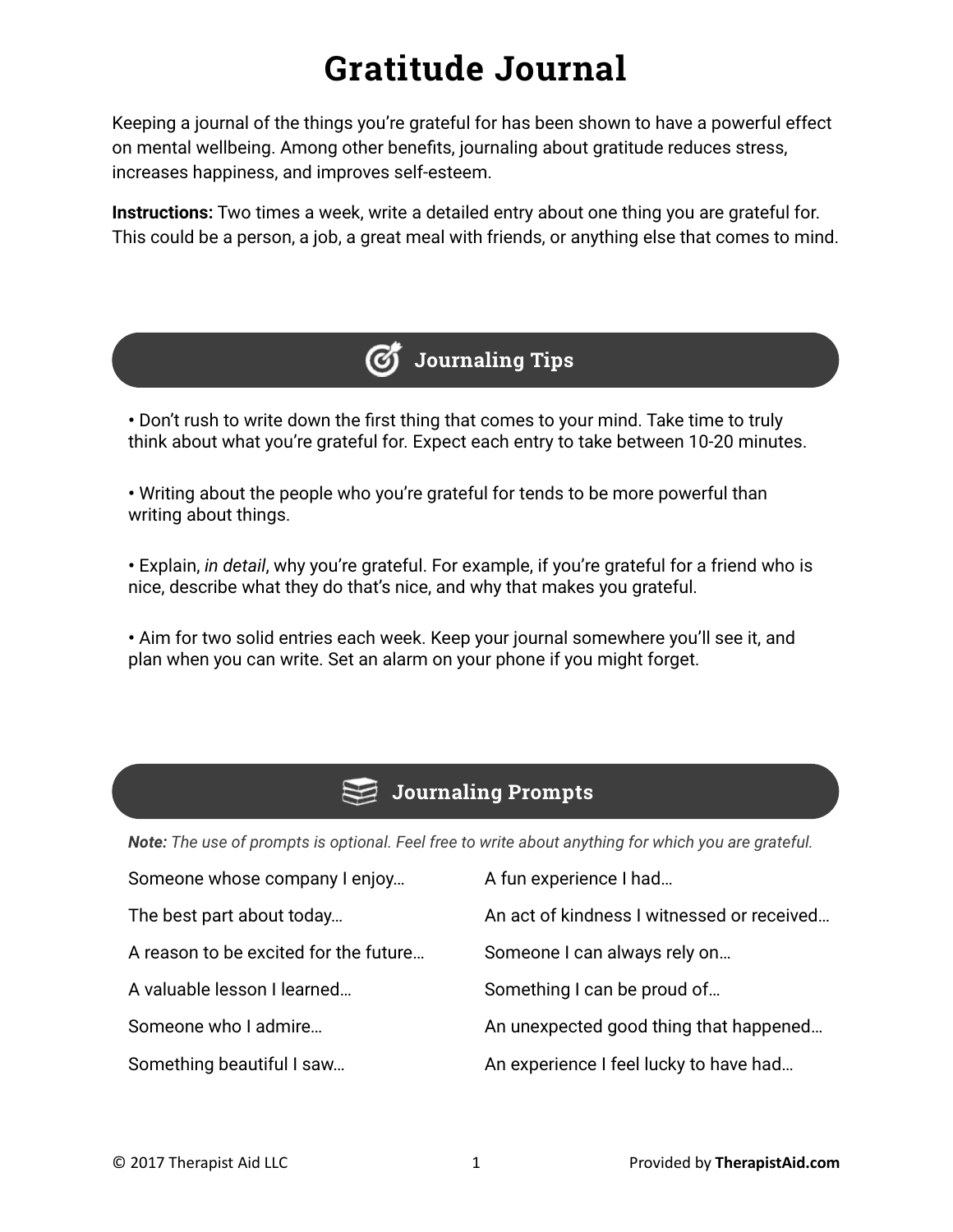## **Gratitude Journal**

| Entry #1 | Date: |
|----------|-------|
|          |       |
|          |       |
|          |       |
|          |       |
|          |       |
|          |       |
|          |       |
|          |       |
|          |       |
|          |       |

| Entry #2 | Date: |
|----------|-------|
|          |       |
|          |       |
|          |       |
|          |       |
|          |       |
|          |       |
|          |       |
|          |       |
|          |       |
|          |       |